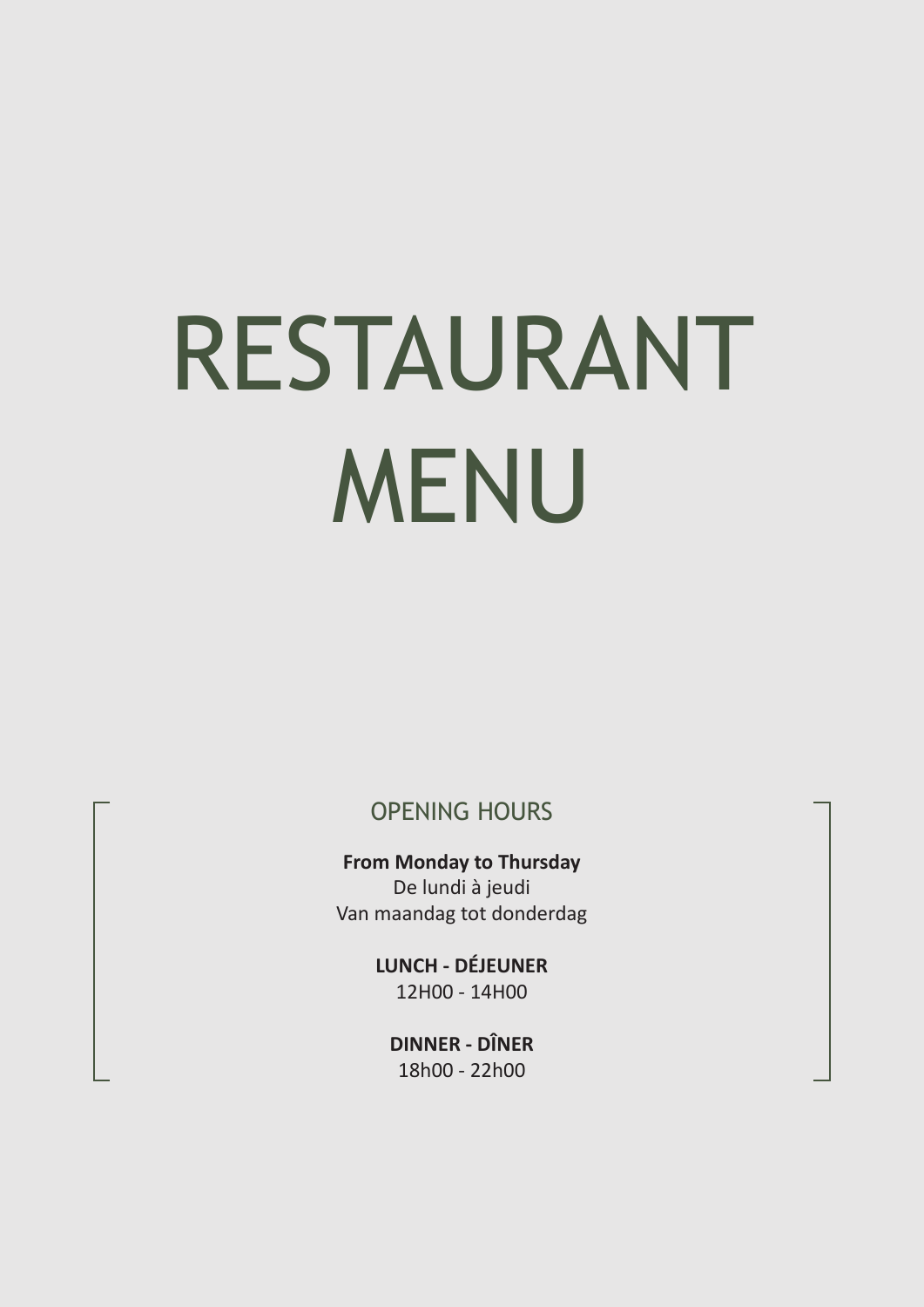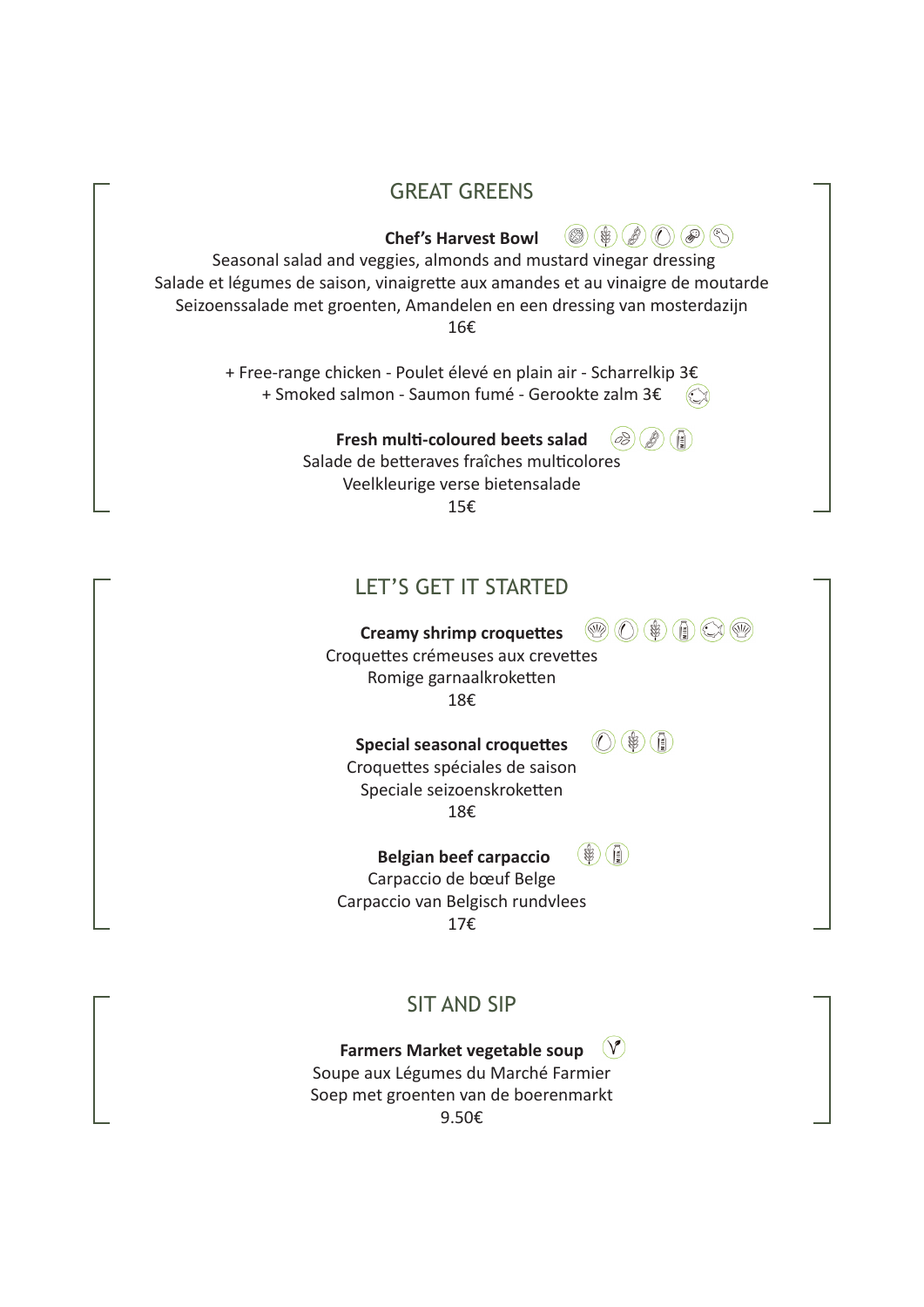THIS MORNING'S CATCH  $\mathbb{Q} \left( \begin{matrix} \mathbb{A} \end{matrix} \right) \left( \begin{matrix} \mathbb{B} \end{matrix} \right) \left( \begin{matrix} \mathbb{W} \end{matrix} \right) \left( \begin{matrix} \mathbb{A} \end{matrix} \right)$ **North Sea cod curry and mashed potatoes**  Cabillaud sauce au curry et purée de pommes de terre Curry van kabeljauw uit de Noordzee met aardappelpuree 24.50€

**Crispy battered fish and chips with Belgian tartare sauce** 

Fish and Chips croustillant avec sa sauce tartare Belge Krokant bereide fish & chips met Belgische tartaarsaus 23€

# HOT OFF THE GRILL

**Black Angus steak, pan-fried seasonal vegetables with three sauces: Pepper, Béarnaise & Roquefort** (1) (\$) (\$) (6) (5) Steak Black Angus, poêlée de légumes de saison aux trois sauces au choix: Poivre, Béarnaise, Roquefort Black Angus-steak, gebakken seizoensgroenten met drie sauzen: Peper, Bearnaise & Roquefort

28€

**Irish Rib-eye steak, French fries and pan-fried seasonal vegetables with three sauces: Pepper, Béarnaise & Roquefort**  $\mathcal{O}(\mathcal{G}(\mathcal{G})\mathcal{G})$ 

Entrecôte irlandaise, frites et poêlée de légumes de saison aux trois sauces au choix: Poivre, Béarnaise, Roquefort Iers ribstuk, frietjes en gebakken seizoensgroenten met drie sauzen:

Peper, Bearnaise & Roquefort

29€

# SPICE IT UP

**Free-range chicken curry with vegetables and rice** 

 $\left(\frac{a}{b}\right)\left(\frac{b}{c}\right)$ 

Curry de poulet fermier avec légumes et riz Curry van scharrelkip met groenten en rijst

23€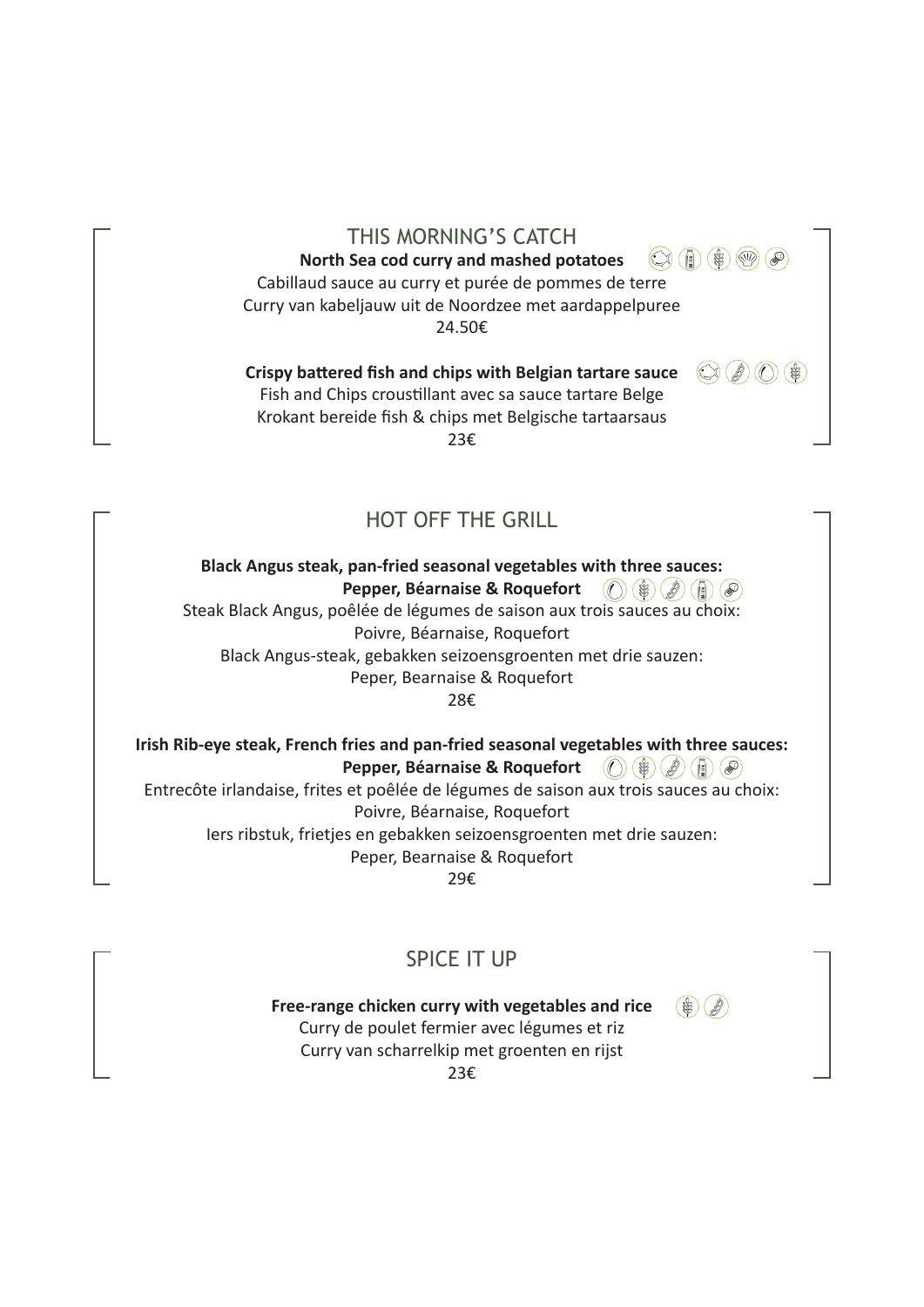| <b>BETWEEN BREAD</b><br>$\bullet$<br>Crispy chicken burger with barbecue sauce<br>é.<br>Burger de poulet croustillant avec sauce barbecue<br>Knapperige kipburger met barbecuesaus<br>20€ |  |
|-------------------------------------------------------------------------------------------------------------------------------------------------------------------------------------------|--|
| $\mathscr{B}$<br>$\left(\frac{1}{2}\right)$<br><b>The Classic</b><br>Burger classique<br>De klassieker<br>22€                                                                             |  |
| $\mathscr{B}$<br>圓<br><b>Pulled Mushroom Burger</b><br>(V)<br>Burger à l'effilochée de champignons<br>Pulled mushroom-burger<br>20€                                                       |  |
| THE ITALIAN WAY                                                                                                                                                                           |  |
| E)<br><b>Four Seasons Pizza</b><br>é.<br>Š<br>Pizza Quatre Saisons<br>Vierseizoenenpizza<br>17€                                                                                           |  |
| Pizza Margherita<br>E)<br>é.<br>₩<br>17€                                                                                                                                                  |  |
| E)<br>₩<br><b>Beef Lasagne</b><br>í.<br>Lasagnes au bœuf<br>Lasagne van rundvlees<br>18€                                                                                                  |  |
| $\bigcirc$<br>$(\mathsf{V})$<br>f)<br><b>Vegetable Pasta</b><br>Pâtes aux légumes<br>Groentenpasta<br>18€                                                                                 |  |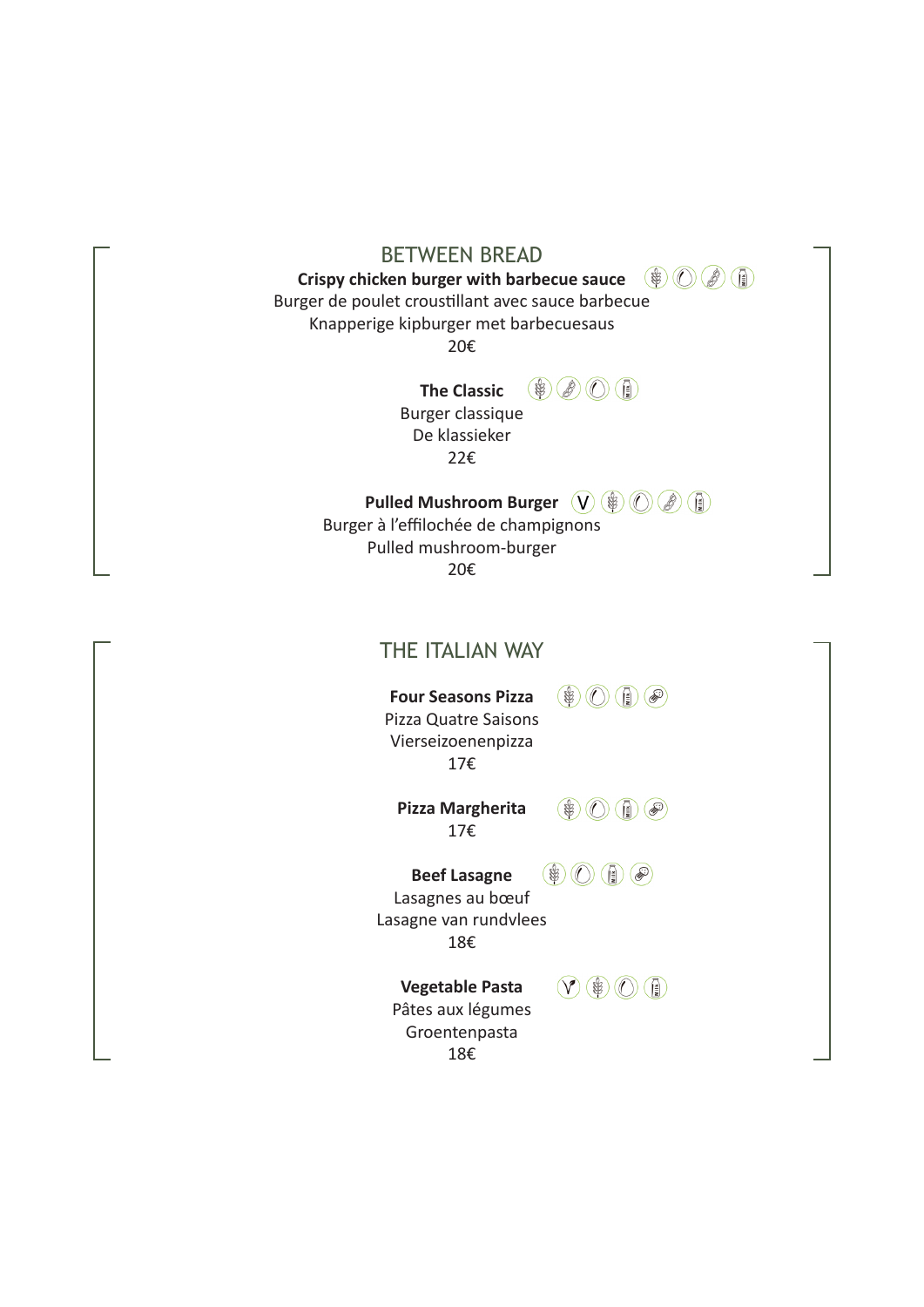## THE SWEETEST THING

#### **Classic crème brûlée with seasonal fruit coulis**

Crème brûlée classique, coulis de fruits de saison Klassieke crème brûlée met coulis van seizoensfruit 9.50€

 $\textcircled{c}$ 

 $\textcircled{c}$  (i) (i)

**Fresh and fruity cheesecake**  Cheesecake frais et fruité Verse, fruitige cheesecake 9.50€

> **Dame Blanche**  10€

 $\textcircled{c}$  (i) (i)

**Seasonal fruit salad**  Salade de fruits de saison

Salade met seizoensfruit 9.50€

# LITTLE EXPLORERS

**Children's Menu**  Menu Enfant kindermenu 16€

 Delicious beef burger Delicieux burger au bœuf Heerlijke burger van rundvlees or - ou - of Chicken nuggets and Belgian fries Nuggets de poulet et frites belges Kipnuggets en Belgische frietjes

> Fresh fruit salad Salade de fruits frais Salade met vers fruit or - ou - of Ice cream Crème glacée ijs

 $\circledast \odot \odot \odot$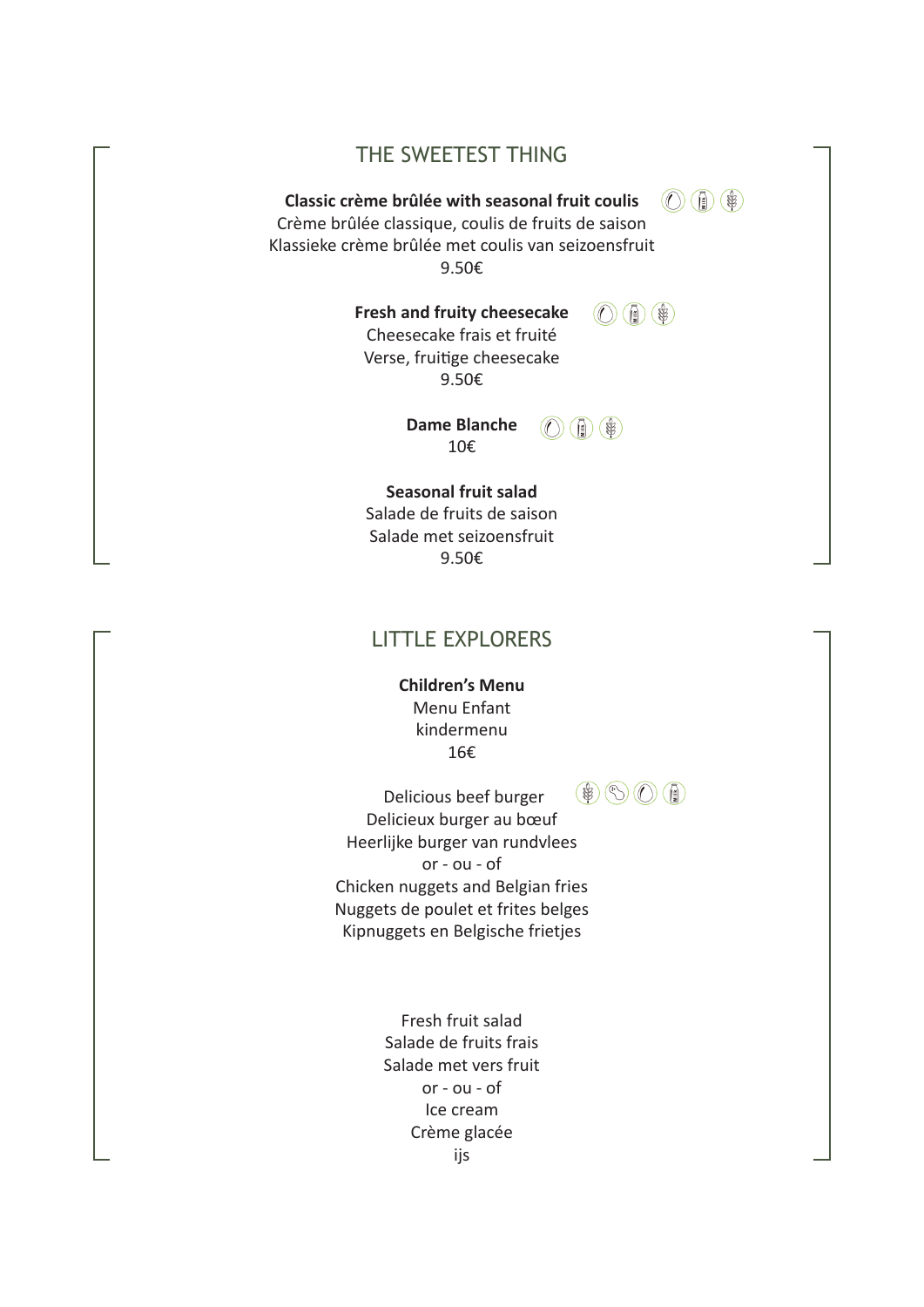# ALLERGENS

- Contains gluten | Bevat gluten | Contient du gluten  $\mathbb{R}^2$
- Contains lactose | Bevat lactose | Contient du lactose ਵਿੰ
- Contains soja | Bevat soja | Contient du soja
- $\mathcal{O}(n)$  Contains egg | Bevat ei | Contient des oeufs
- $\circledR$  Contains shellfish | Bevat zeevruchten | Contient des coquillages
- Contains fish | Bevat vis | Contient du poisson
- $\vee$ Vegetarian | Vegetarisch | Végétarien
- $\mathbf{V}$ Vegan food | Veganitisch | Vegan
- Bio Bio product | Bio product | Bio produit
- $\left(\begin{matrix} 1 \\ 1 \end{matrix}\right)$ Contains peanuts | Bevat pinda's | Contient de l'arachide
- E. Contains celery | Bevat selderij | Contient céleri
- $\varphi$ Contains sesame | Bevat sesam | Contient sésame
- Contains walnuts | Bevat walnoten | Contient noix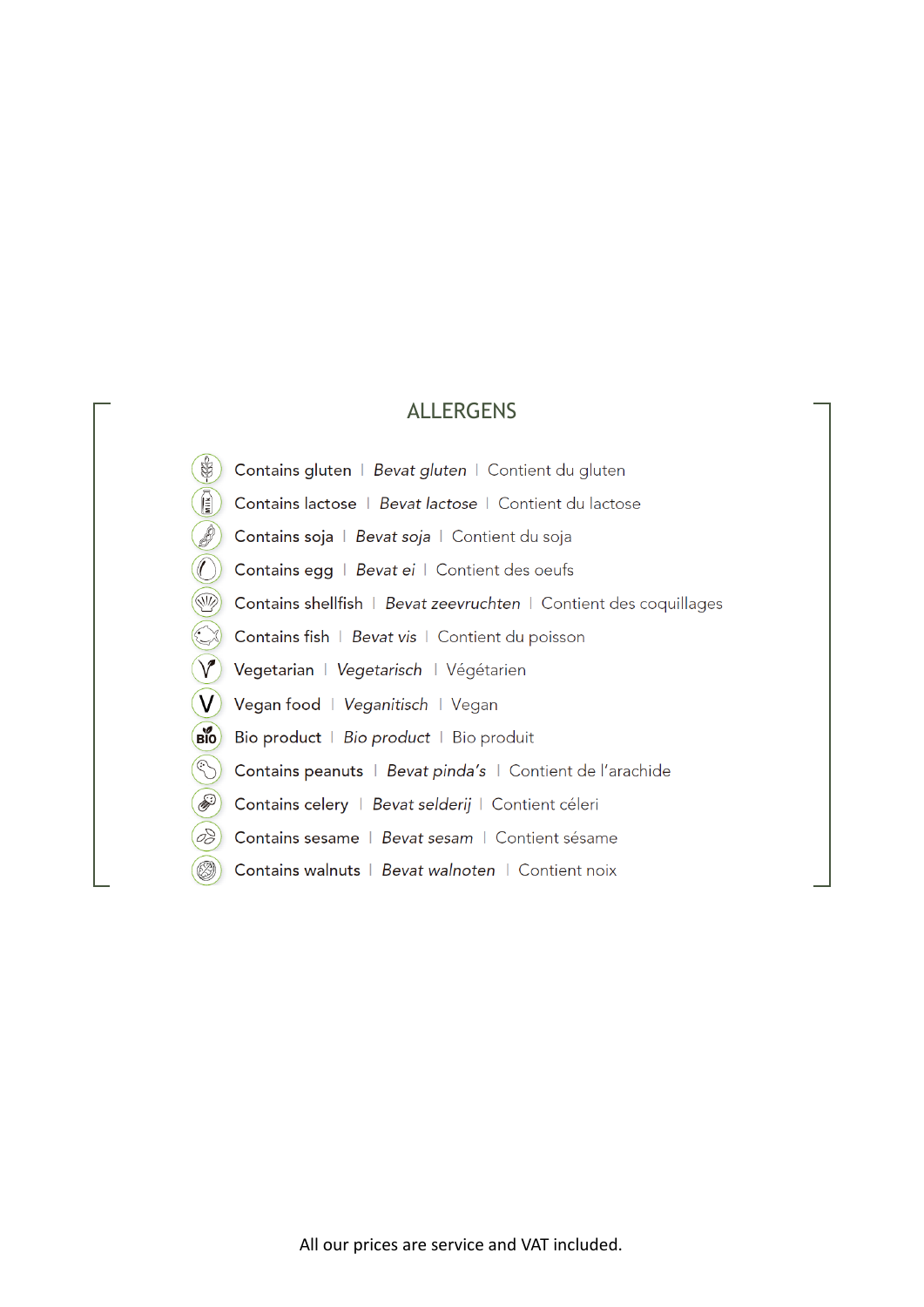## **BUBBLES**

#### **CHAMPAGNE - BY THE GLASS**

Heidsick Monopole 13€

### **PROSECCO - BY THE GLASS**

Voga Prosecco Extra Brut 9€

#### **CHAMPAGNE - BOTTLE**

Heidsick Monopole 65€

Pommery Royal 85€

Pommery Royal Rose 95€

#### **CAVA - BOTTLE**

De Pro Brut Cava 37€

#### **PROSECCO - BOTTLE**

Voga Prosecco Extra Brut 39€

## **WINES**

#### **WHITE WINE - BY THE GLASS**

Anne de Joyeuse, Original Chardonnay 8€

Voga pino grigio 7.5€

Sarah Selections, Latido de Sara Crianza Grenache 7.5€

#### **RED WINE - BY THE GLASS**

The Wine People, Integro Primitivo 8€

Anne de Joyeuse, Original Cabernet Sauvignon 7.5€

Voga Fusion Merlot 7.5€

#### **ROSÉ WINE - BY THE GLASS**

Anne de Joyeuse, French Défilé 7.5€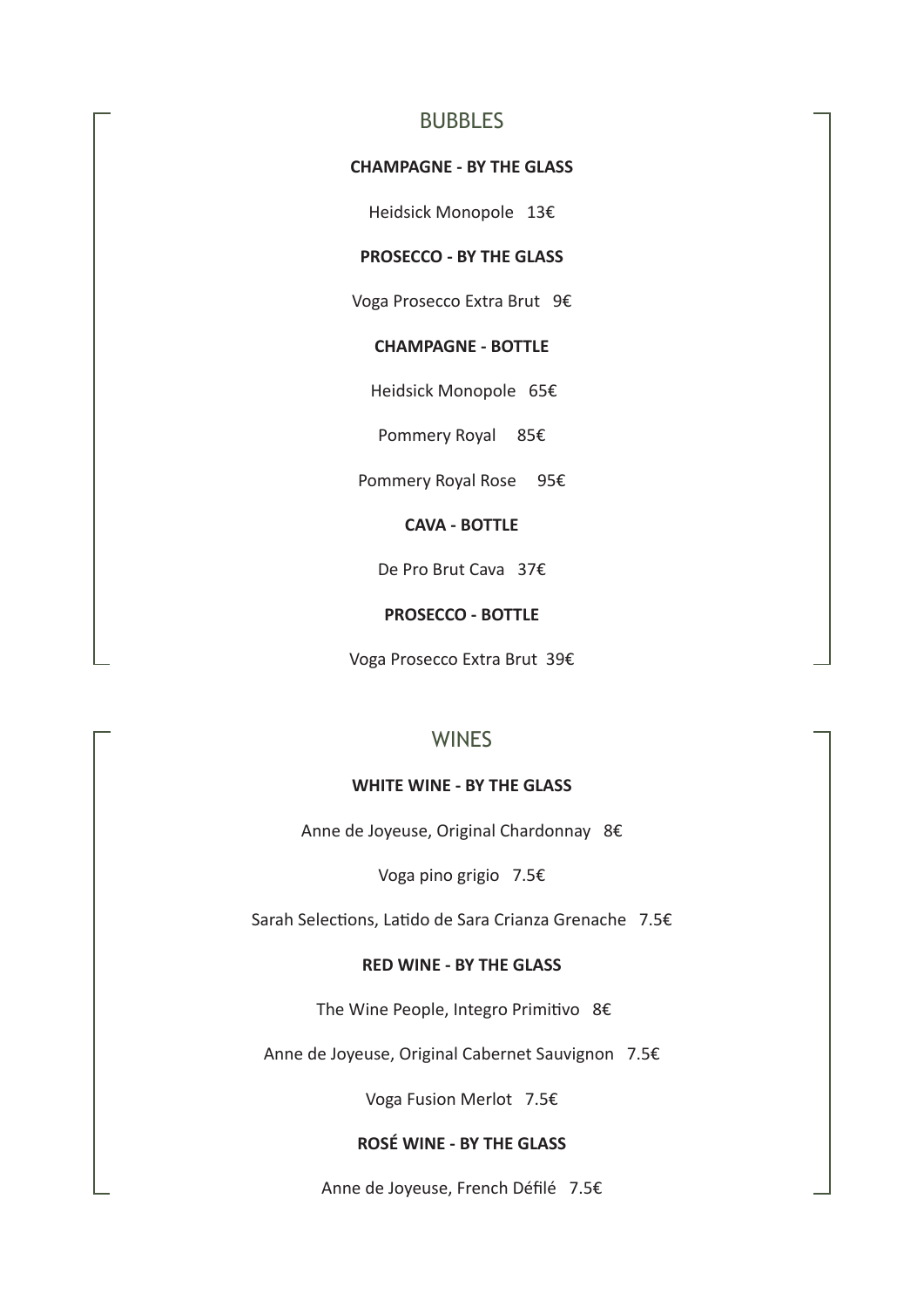## **WINES**

#### **WHITE WINE - BOTTLE**

Vite Mia Grillo Bio 40€

Anne de Joyeuse, Original Chardonnay 38€

Domaine Chatelain, Les Chailloux Silex 54€

Voga Pino Grigio 38€

Sarah Selections, Latido De Sara Crianza Grenache 36€

#### **RED WINE - BOTTLE**

The Wine People, Integro Primitivo 39€

Anne de Joyeuse, Original Cabernet Sauvignon 38€

Voga Fusion Merlot 40€

Sarah Selections, Latido de Sara Crianza 40€

Fontaine du Clos, Reflets de l'Âme 54€

Vite Mia Grillo Negroamaro Bio 38€

#### **ROSÉ WINE - BOTTLE**

M de Minuty Provence 45€

Anne de Joyeuse, French Défilé 38€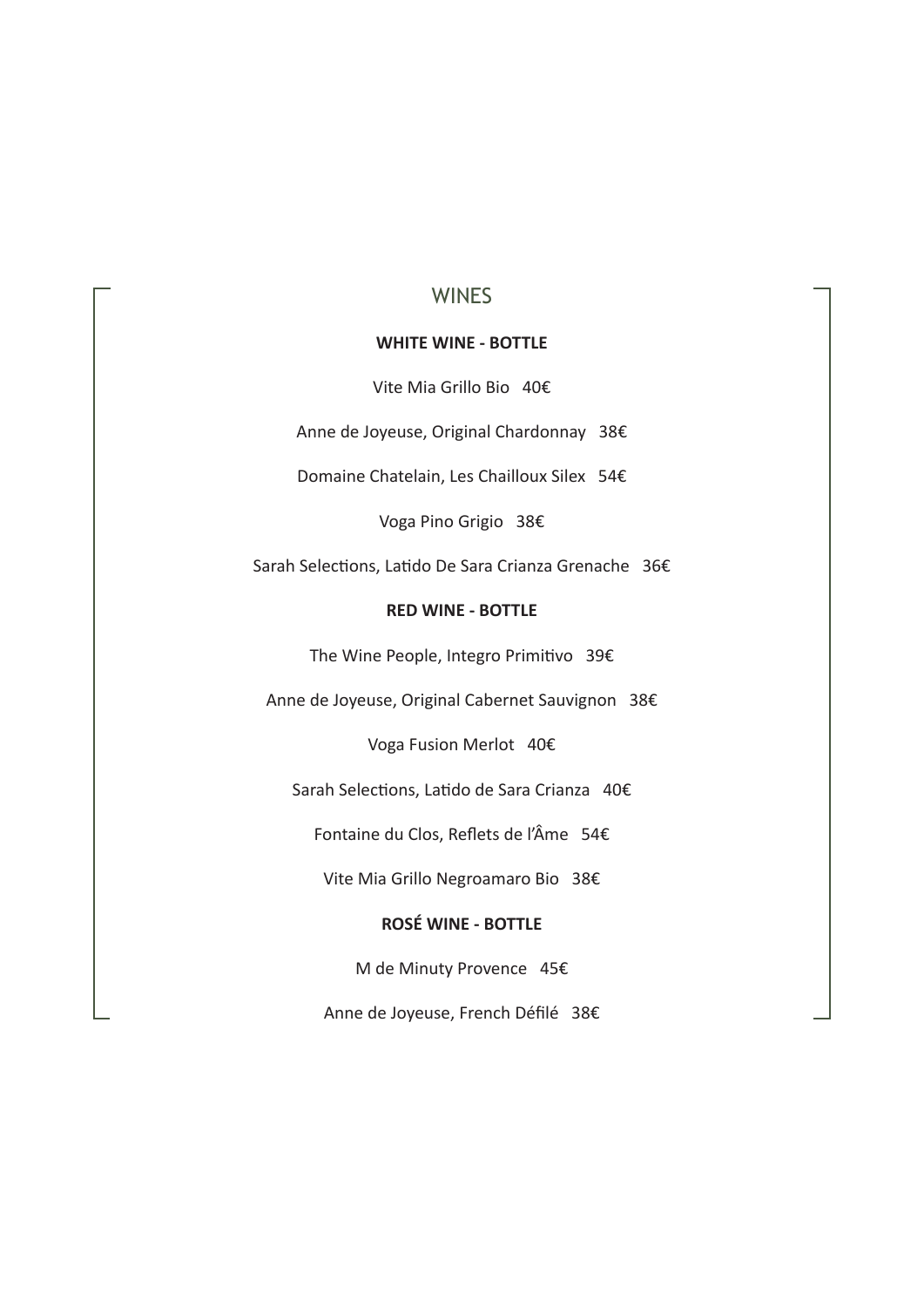#### APPERITIF

Apérol Spritz 9€

Pineau de Charente 7€

Campari 8€

Ricard 8€

Martini Blanc 7€

Martini Rouge 7€

Kir (Vin Blanc) 8.5€

Kir Royal 12€

Sherry Tio Pepe 8€

Porto Blanc 7€

Porto Rouge 7€

# GIN & TONIC

Bombay Dry Gin & Fever Original Tonic 12€ Hendricks Gin & Fever Original Tonic 13€ Tanqueray & Fever Original Tonic 12€ Malfi Italian Gin & Fever Mediter Tonic 13€ Brokers Gin & Fever Mediter Tonic 13€ Dictator Gin Colombian & Fever Mediter Tonic 15€ Amazonian Gin Perou & Fever Edelflower Tonic 13€ Zuidam Dutch Gin P-B & Fever Clementine Tonic 12€ Hanani Gin Japon & Fever Edelflower Tonic 13€ Citadelle Gin French & Fever Original Tonic 13€ Gin Belge Pj & Fever Original Tonic 15€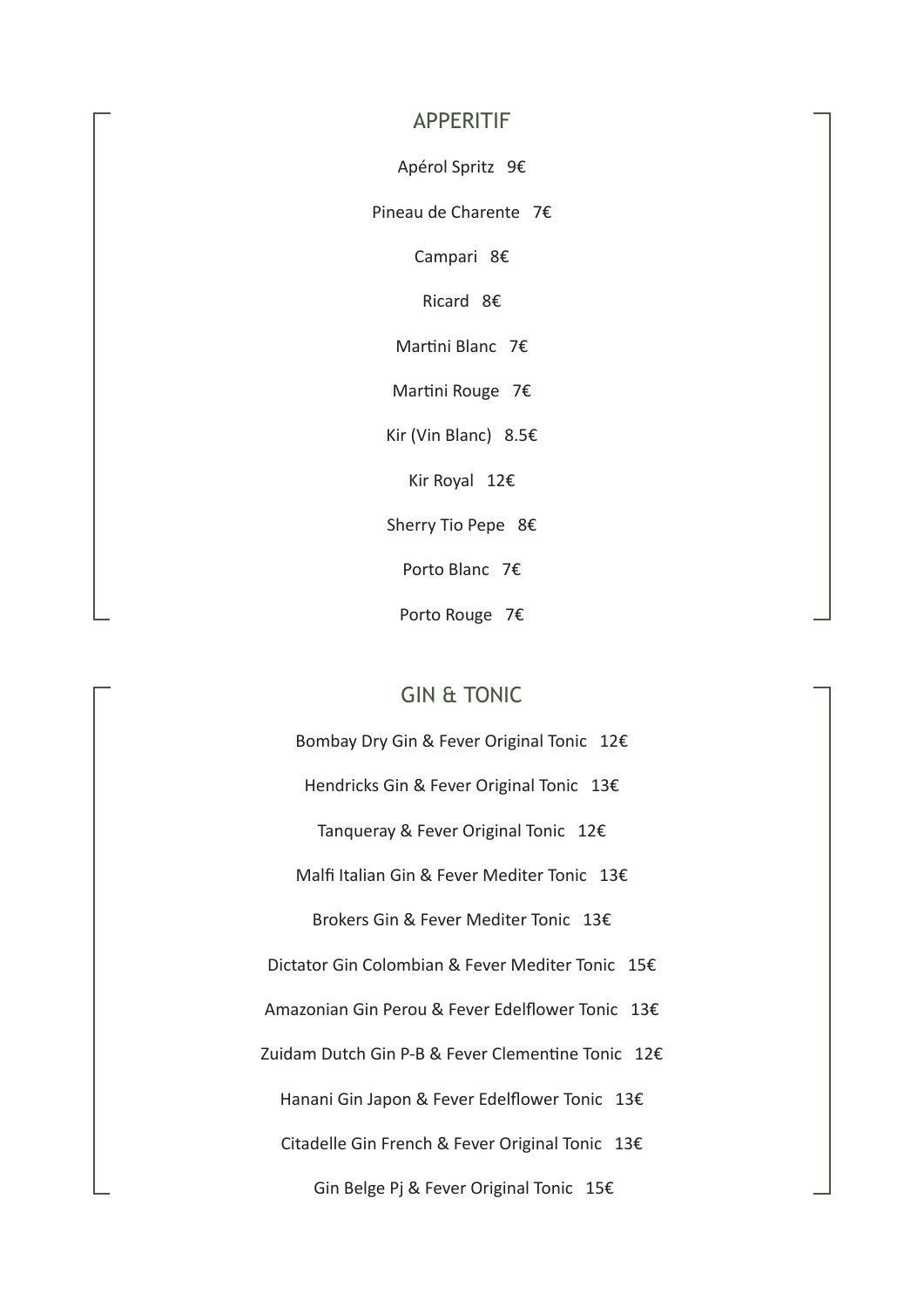## SPIRIT

#### **VODKA**

Absolut Vodka 8€

Titos Vodka Us 10€

#### **WHISKY & WHISKEY**

johnnie Walker Red 8€

Johnnie Walker Black 10€

Chivas 12 Y 13€

Glenfiddich 12 Y 12€

Jameson 9€

Jack Daniels 9€

Oban 14 Y 14€

Aberlour 16 Y 15€

Talisker 10 Y 12€

#### **RHUM**

Havana Rum 3 Y 8€

Havana Rum 7 Y 10€

Zacapa Rum 23 Y 16€

By The Dutch Batavia 12€

Banks Rhum 5 Island 12€

#### **TEQUILA**

Tequila Jose Cuervo Rep 8€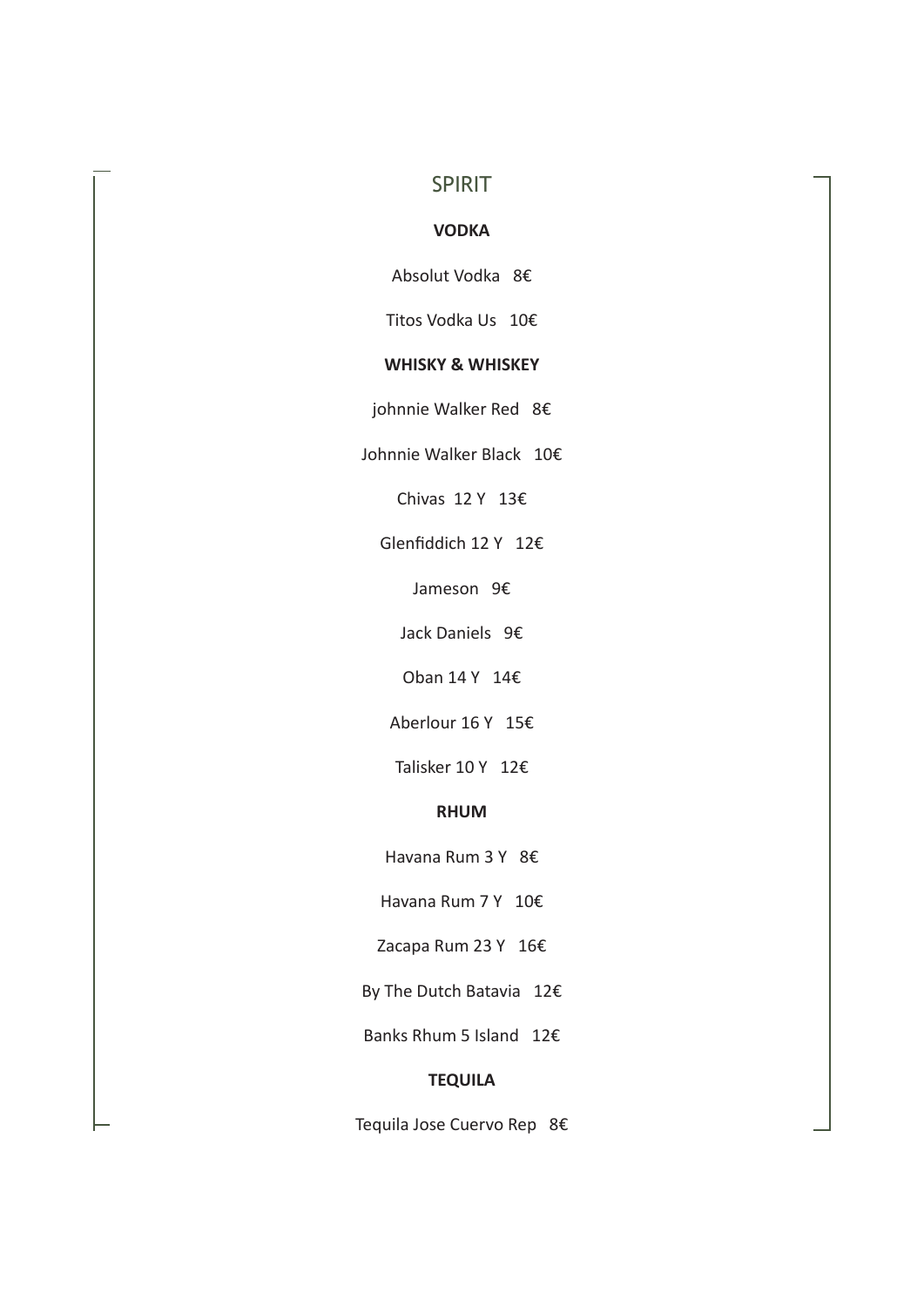## LIQUEURS

Limoncello Bongiorno 8€

Grappa Pilzer 9€

Baileys 8€

Amaretto 8€

Cointreau 9€

Grand Marnier 10€

Jagermeister 8€

Courvoisier Vs 9€

Remi Martin Vsop 13€

Calvados Cht Du Breuil 10€

H By Hine Fine Champ 14€

Samalens Arma 3 Y 10€

Poire Williams Biercet 10€

## COCKTAIL

American Moscuw Mule 12€

Cosmopolitain 12€

Bourbon Sour 12€

Bloody Mary 12€

Side Car 12€

Hara-Kiri 12€

## MOCKTAIL

Gin And Tonic Free 7€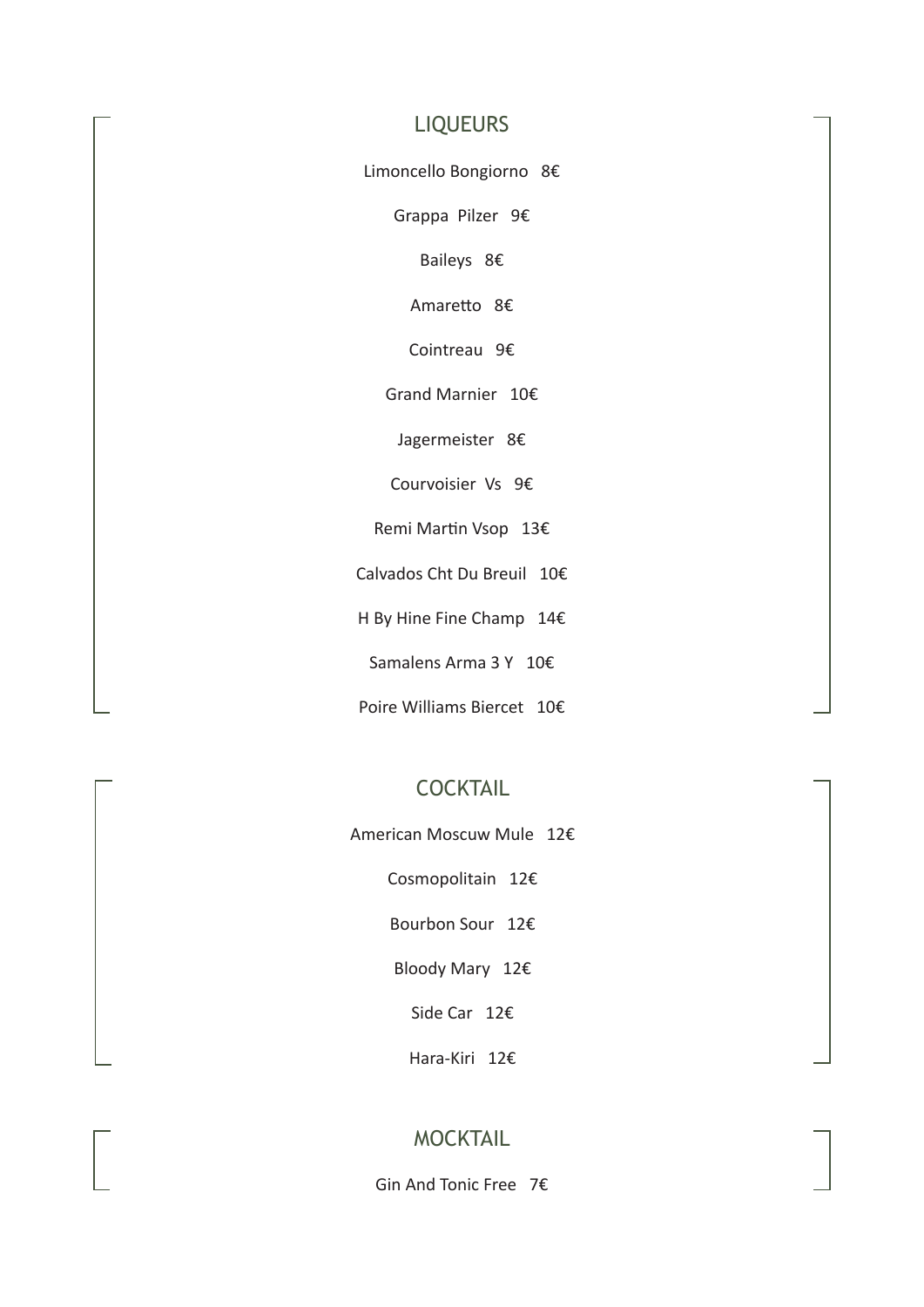# **BEERS**

## **BOTTLES**

Carlsberg 6€

Jupiler Na 6€

Duvel 6.5€

Kwak 6.5€

Leffe Brune 6.5€

Triple Karmeliet 6.5€

Grimbergen Blonde 6.5€

Triple Westmalle 6.5€

Kriek Lindemans 6.5€

#### **DRAUGHT 25cl**

Stella 4.5€

Leffe Blonde 6€

Chimay Bleu 6€

## **DRAUGHT 50cl**

Stella 7.5€

Leffe Blonde 8€

Chimay Bleu 8€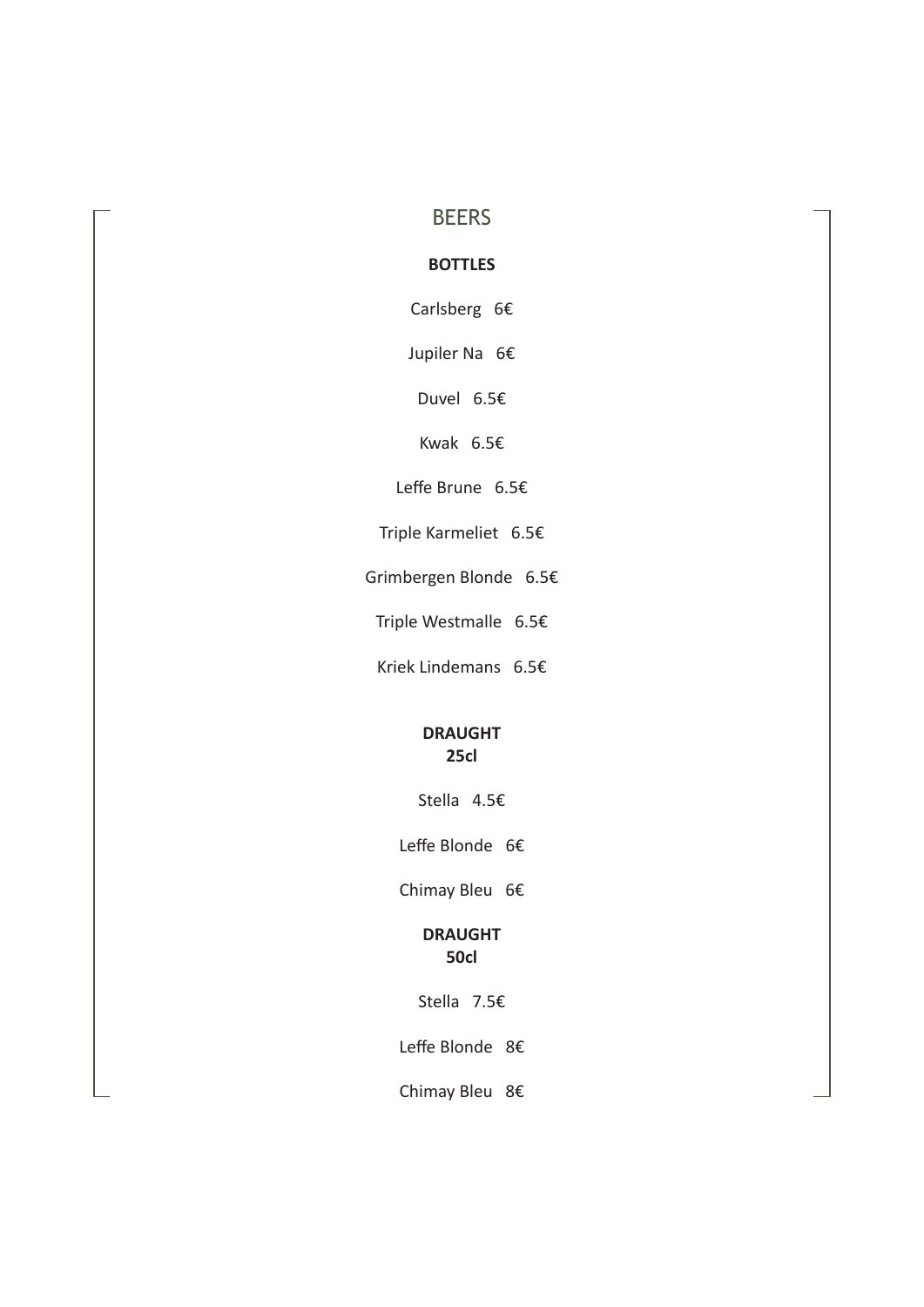# **SOFTS**

#### **SODA** 4€

Coca Cola, Coca Cola Zero, Fanta, Sprite, Ice Tea Lipton

#### **FEVER TONIC** 4.75€

Original, Edelflower, Clementine, Mediterranean, Ginber Beer

## **FRUIT JUICE** 4€

Maracuja, Pineapple, Grapefruit, Tomato

## **NATURAL JUICE** 5€

Orange, Apple

#### **WATER**

Spa 25cl Reine 3.25€

Spa 50cl Reine 6€

Spa 25cl Intense 3.25€

Spa 50cl Intense 6€